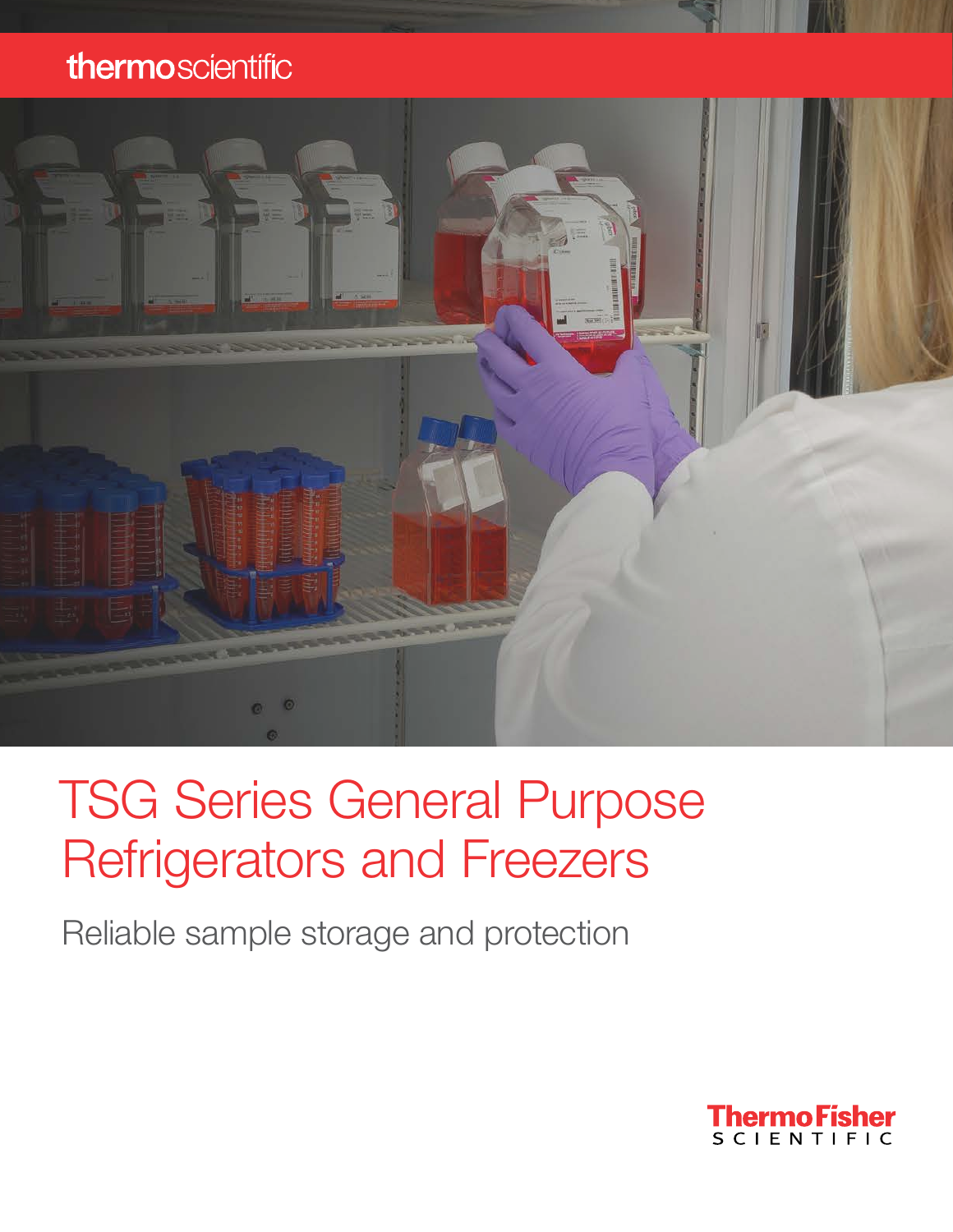# Designed for your everyday laboratory needs

The Thermo Scientific™ TSG Series general purpose laboratory refrigerators, chromatography refrigerators, and laboratory freezers are designed with your needs in mind. The TSG series is ideal for the demanding requirements of daily use in research, clinical, and industrial laboratories storing reagents, media, proteins, and samples used daily in the lab.

The TSG Series of general purpose cold storage products is built with the performance, security, and quality features you have come to expect from Thermo Scientific:

- EPA ENERGY STAR® certified
- Whisper-quiet refrigeration systems
- Safety sensor protected interior outlet on chromatography models
- Temperature, power failure, and door ajar alarms
- Green, natural refrigerants
- 2 year parts and labor, plus 3 year compressor warranty



TSG Series Single Glass Door Refrigerator





TSG Series Double Solid Door **Refrigerator** 

TSG Series Triple Glass Door Refrigerator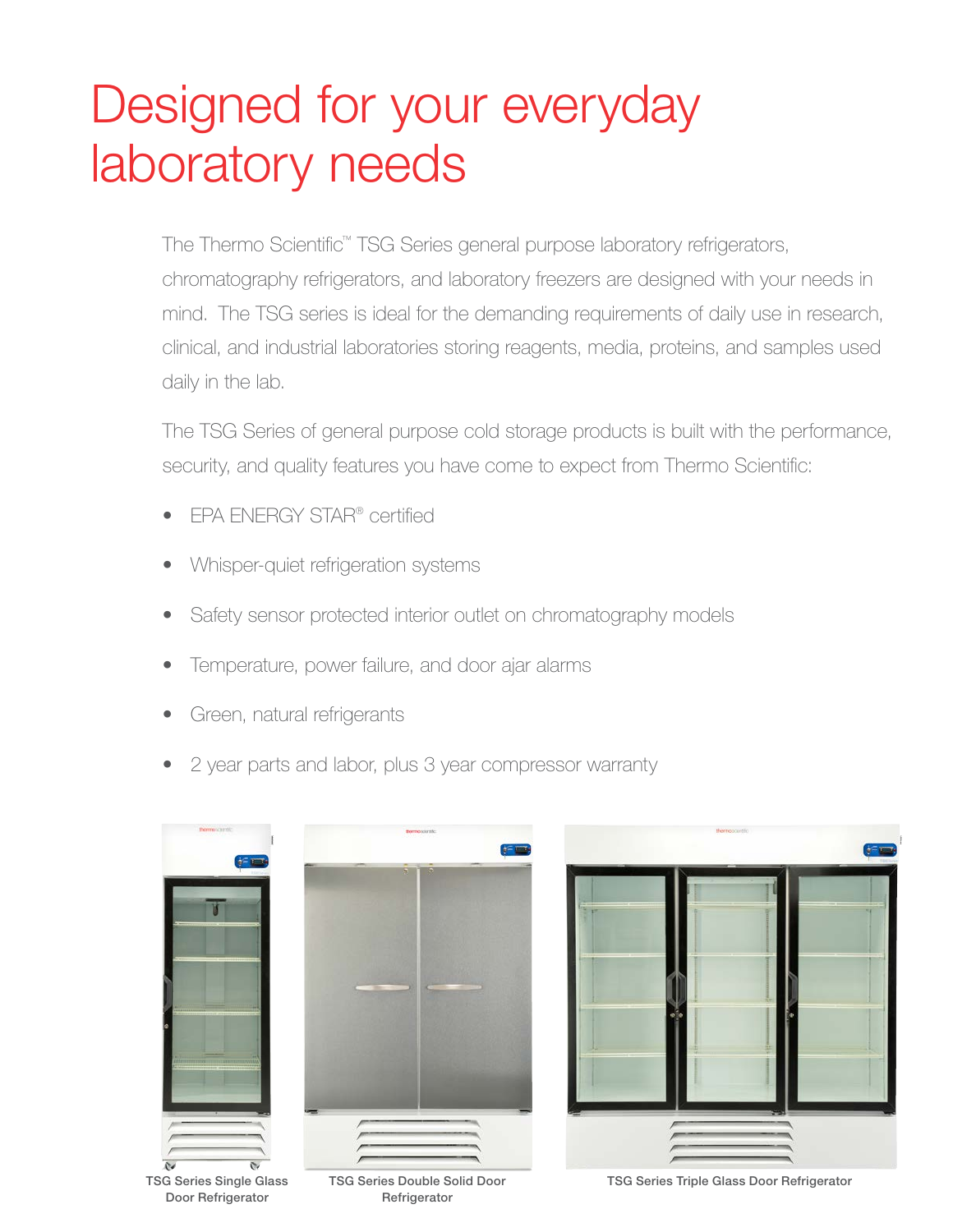# Built with the performance, security, and quality you've come to expect





Keyed door lock

### **Performance**

- Refrigerators: 2° to 10°C cabinet temperature range (5°C factory setpoint)
- Freezers -12° to -30°C cabinet temperature range (-23°C factory setpoint)
- 51 dBA whisper-quiet operation
- Low heat output
- Adaptive defrost
- Digital controller
- ENERGY STAR certified
- Green refrigerants

#### **Security**

- High and Low temperature alarms (audible and visual)
- Door ajar alarm (except sliding glass door models)
- Power failure alarm with battery back-up
- Remote alarm contacts
- Keyed door locks
- Hydrocarbon safety sensor protected interior duplex outlet (chromatography models only)

#### **Quality**

- 2 years parts and labor, plus 3 year compressor warranty
- cULus certified
- Refrigerators: painted steel exterior in white or gray
- Freezers: Painted steel exterior, stainless steel door
- Stainless steel interior available on some models
- Reduced compressor cycle time improves reliability

Interior Outlet (option)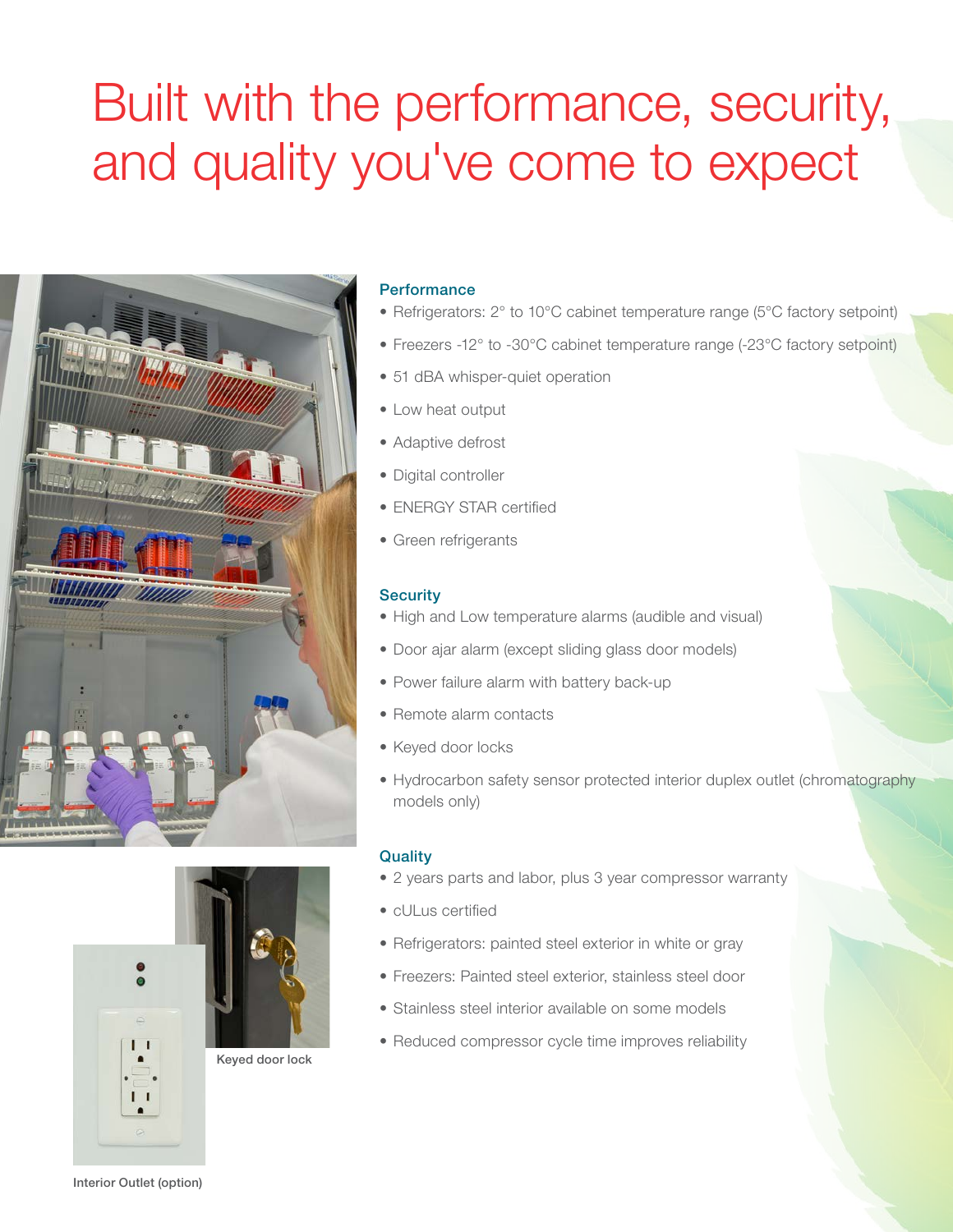# Thermo Scientific TSG Series **Refrigerators**





Double Glass Door options



Solid and Glass Single Door options

TSG Series General Purpose Refrigerators are designed with your laboratory in mind, combining the performance, security, and quality required for everyday laboratory applications.

- Featuring a wide range of cabinet sizes from 12 cu. ft. to 72 cu. ft.
- Whisper-quiet operation at 51 dBA
- ENERGY STAR certified
- Adaptive defrost
- Glass (double pane) or solid door configurations
- Choice of white painted interior and exterior, or stainless steel interior and gray exterior
- LED interior lighting
- Temperature, door ajar, and power failure (with battery back-up) alarms
- Digital controller
- Low heat output
- Rear access port
- Keyed door lock(s)

| Model no. | Temp.<br>range<br>(setpoint)         | Capacity<br>cu. ft.<br>(liters) | <b>Electrical</b><br>(plug) | <b>Doors</b>  | Exterior/<br><b>Interior</b><br><b>Color</b> | <b>Shelves</b> | <b>Defrost</b> | <b>Certification</b>               | <b>Exterior dimensions</b><br>$D x W x H$ in. (mm) | <b>Interior dimensions</b><br>$D x W x H$ in. (mm) | <b>Shipping</b><br>weight<br>lbs. (kg) |
|-----------|--------------------------------------|---------------------------------|-----------------------------|---------------|----------------------------------------------|----------------|----------------|------------------------------------|----------------------------------------------------|----------------------------------------------------|----------------------------------------|
| TSG12RPGA |                                      | 12 (339)                        |                             |               |                                              |                |                |                                    | 25 x24.75 x 75.8 (635 x 629 x 1926)                | 20.75 x 21 x 45.75 (527 x 533 x 1162)              | 230 (105)                              |
| TSG25RPGA |                                      | 23 (651)                        |                             | 1 Glass       |                                              | Δ              |                | cULus, ENERGY                      | 32 x 27.75 x 81 (813 x 705 x 2057)                 | 28.5 x 24 x 61.75 (724 x 610 x 1569)               | 392 (178)                              |
| TSG30RPGA | $2 - 10^{\circ}$ C                   | 27 (764)                        | 115V, 60Hz                  |               | white/                                       |                |                |                                    | 32 x 30.75 x 81 (813 x 781 x 2057)                 | 28.5 x 27 x 61.75 (724 x 686 x 1569)               | 386 (175)                              |
| TSG45RPLA | $(5^{\circ}C)$                       | 45 (1274)                       | (NEMA 5-15)                 | 2 Slide Glass | white                                        | Adaptive       | <b>STAR</b>    |                                    |                                                    | 561 (255)                                          |                                        |
| TSG49RPGA |                                      | 49 (1387)                       |                             | 2 Glass       | 8<br>12                                      |                |                | 32 x 52.7 x 81 (813 x 1339 x 2057) | 27 x 49 x 61.75 (686 x 1245 x 1569)                | 597 (271)                                          |                                        |
| TSG72RPGA |                                      | 72 (2038)                       |                             | 3 Glass       |                                              |                |                |                                    | 32 x 75.7 x 81 (813 x 1924 x 2057)                 | 28.5 x 72 x 61.75 (724 x 1829 x 1569)              | 733 (332)                              |
| TSG25RPSA |                                      | 23 (651)                        |                             |               |                                              | 4              | Adaptive       | cULus, ENERGY<br><b>STAR</b>       | 32 x 27.75 x 81 (813 x 705 x 2057)                 | 28.5 x 24 x 61.75 (724 x 610 x 1569)               | 392 (178)                              |
| TSG30RPSA | $2-10^{\circ}$ C<br>$(5^{\circ}C)$   | 27 (764)                        | 115V, 60Hz<br>(NEMA 5-15)   | 1 solid       | white/<br>white                              |                |                |                                    | 32 x 30.75 x 81 (813 x 781 x 2057)                 | 28.5 x 27 x 61.75 (724 x 686 x 1569)               | 386 (175)                              |
| TSG49RPSA |                                      | 49 (1387)                       |                             | 2 solid       |                                              | 8              |                |                                    | 32 x 52.7 x 81 (813 x 1339 x 2057)                 | 27 x 49 x 61.75 (686 x 1245 x 1569)                | 597 (271)                              |
| TSG25RSGA |                                      | 23 (651)                        |                             |               | gray/                                        | 4              |                | cULus, ENERGY<br><b>STAR</b>       | 32 x 27.75 x 81 (813 x 705 x 2057)                 | 28.5 x 24 x 61.75 (724 x 610 x 1569)               | 392 (178)                              |
| TSG30RSGA |                                      | 27 (764)                        |                             | 1 Glass       |                                              |                |                |                                    | 32 x 30.75 x 81 (813 x 781 x 2057)                 | 28.5 x 27 x 61.75 (724 x 686 x 1569)               | 386 (175)                              |
| TSG45RSLA | $2 - 10^{\circ}$ C<br>$(5^{\circ}C)$ | 45 (1274)                       | 115V, 60Hz<br>(NEMA 5-15)   | 2 Slide Glass | stainless                                    |                | Adaptive       |                                    |                                                    |                                                    | 561 (255)                              |
| TSG49RSGA |                                      | 49 (1387)                       |                             | 2 Glass       | steel                                        | 8              |                |                                    | 32 x 52.7 x 81 (813 x 1339 x 2057)                 | 27 x 49 x 61.75 (686 x 1245 x 1569)                | 597 (271)                              |
| TSG72RSGA |                                      | 72 (2038)                       |                             | 3 Glass       |                                              | 12             |                |                                    | 32 x 75.7 x 81 (813 x 1924 x 2057)                 | 28.5 x 72 x 61.75 (724 x 1829 x 1569)              | 733 (332)                              |
| TSG25RSSA |                                      | 23 (651)                        |                             |               | gray/                                        | 4              | Adaptive       | cULus, ENERGY<br><b>STAR</b>       | 32 x 27.75 x 81 (813 x 705 x 2057)                 | 28.5 x24 x 61.75 (724 x 610 x 1569)                | 392 (178)                              |
| TSG30RSSA | $2 - 10^{\circ}$ C<br>$(5^{\circ}C)$ | 27 (764)                        | 115V, 60Hz<br>(NEMA 5-15)   | 1 solid       | stainless                                    |                |                |                                    | 32 x 30.75 x 81 (813 x 781 x 2057)                 | 28.5 x27 x 61.75 (724 x 686 x 1569)                | 386 (175)                              |
| TSG49RSSA |                                      | 49 (1387)                       |                             | 2 solid       | steel                                        | 8              |                |                                    | 32 x 52.7 x 81 (813 x 1339 x 2057)                 | 28.5 x 49 x61.75 (724 x 1245 x 1569)               | 597 (271)                              |

#### TSG Series General Purpose Refrigerators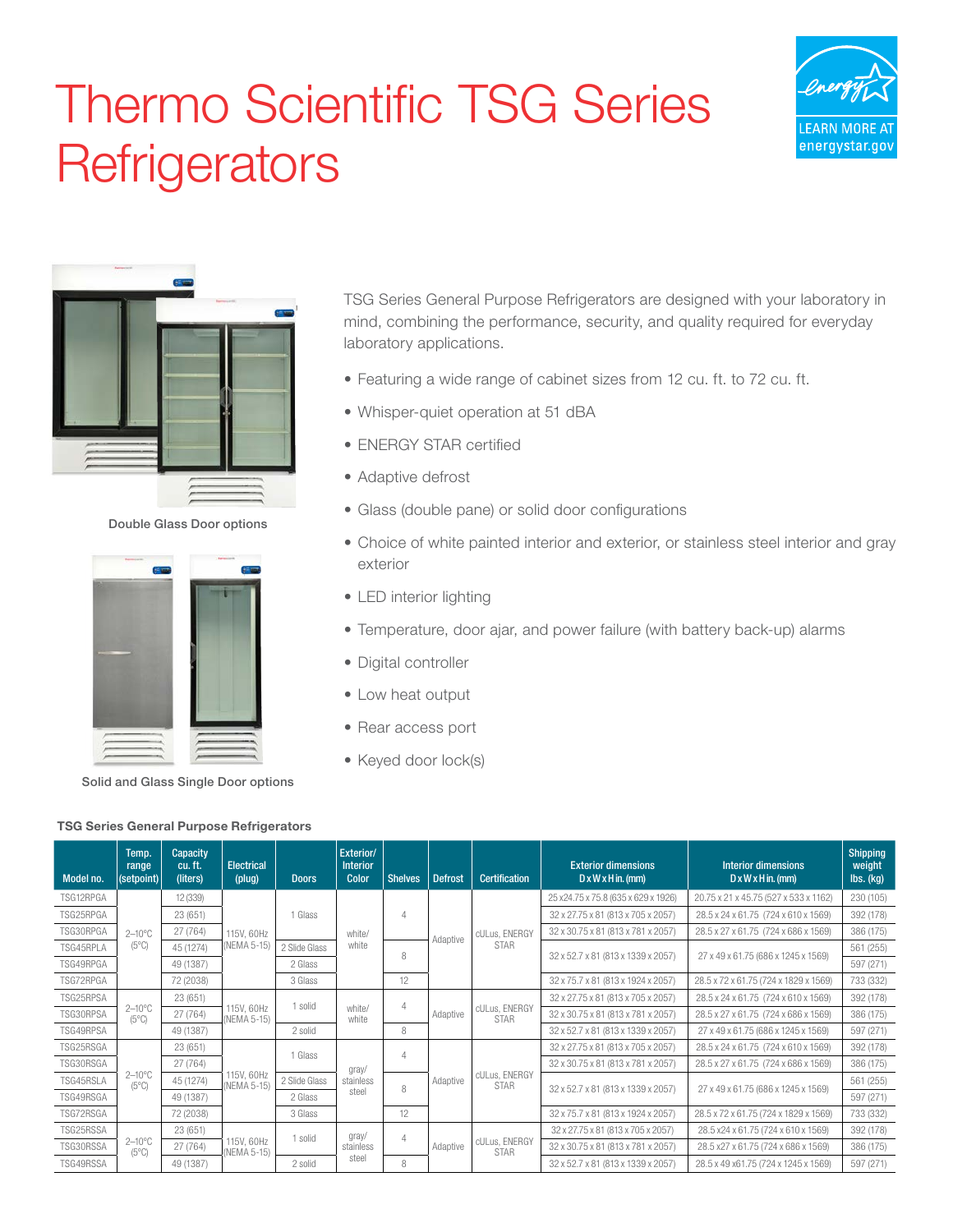# Thermo Scientific TSG Series Chromatography Refrigerators





TSX Single Glass Door Chomatography Refrigerator





Interior Outlet and Hydrocarbon Safety Sensors

TSG Series Chromatography Refrigerators are designed with your chromatography applications in mind.

- Featuring a wide range of cabinet sizes from 30 cu. ft. to 72 cu. ft.
- Hydrocarbon safety sensor protected interior duplex outlet
- Whisper-quiet operation at 51 dBA
- ENERGY STAR certified
- Adaptive defrost
- Double pane glass doors
- Choice of white painted interior and exterior, or stainless steel interior and gray exterior
- LED interior lighting
- Temperature, door ajar, and power failure (with battery back-up) alarms
- Digital controller
- Low heat output
- Rear access port, plus two 2-inch side access ports
- Keyed door lock(s)



TSX Double Glass Door Chomatography Refrigerator

### TSG Series Chromatography Refrigerators

| Model no. | Temp.<br>range<br>(setpoint)         | Capacity<br>$cu.$ ft.<br>liters) | Electrical<br>$(plug)^*$  | <b>Doors</b>  | Exterior/<br><b>Interior</b><br><b>Color</b> | <b>Shelves</b><br>(half<br>shelves) | <b>Defrost</b> | <b>Certification</b>               | <b>Exterior dimensions</b><br>$D x W x H$ in. (mm) | <b>Interior dimensions</b><br>$D x W x H$ in. (mm) | <b>Shipping</b><br>weight<br>$\mathsf{lbs.}\left(\mathsf{kg}\right)$ |
|-----------|--------------------------------------|----------------------------------|---------------------------|---------------|----------------------------------------------|-------------------------------------|----------------|------------------------------------|----------------------------------------------------|----------------------------------------------------|----------------------------------------------------------------------|
| TSG30CPGA |                                      | 27(764)                          |                           | Glass         |                                              | 4(3)                                |                |                                    | 32 x 30.75 x 81 (813 x 781 x 2057)                 | 28.5 x 27 x 61.75 (724 x 686 x 1569)               | 386 (175)                                                            |
| TSG45CPLA | $2-10^{\circ}$ C                     | 45 (1274)                        | 115V, 60Hz<br>(NEMA 5-15) | 2 Slide Glass | white/                                       | 8(2)                                | Adaptive       | cULus, ENERGY<br><b>STAR</b>       | 32 x 52.7 x 81 (813 x 1339 x 2057)                 | 27 x 49 x 61.75 (686 x 1245 x 1569)                | 561 (255)                                                            |
| TSG49CPGA | $(5^{\circ}C)$                       | 49 (1387)                        | (2)                       | 2 Glass       | white                                        | 8(2)                                |                |                                    |                                                    |                                                    | 597(271)                                                             |
| TSG72CPGA |                                      | 72 (2038)                        |                           | 3 Glass       |                                              | 12(2)                               |                |                                    | 32 x 75.7 x 81 (813 x 1924 x 2057)                 | 28.5 x 72 x 61.75 (724 x 1829 x 1569)              | 733(332))                                                            |
| TSG30CSGA |                                      | 27 (764)                         | 115V, 60Hz                | I Glass       |                                              | 4(3)                                |                |                                    | 32 x 30.75 x 81 (813 x 781 x 2057)                 | 28.5 x 27 x 61.75 (724 x 686 x 1569)               | 386 (175)                                                            |
| TSG45CSLA | $2 - 10^{\circ}$ C<br>$(5^{\circ}C)$ | 45 (1274)                        | (NEMA 5-15)               | 2 Slide Glass | gray/                                        | 8(2)                                |                | cULus, ENERGY                      |                                                    |                                                    | 561 (255)                                                            |
| TSG49CSGA |                                      | 49 (1387)                        | (2)                       | 2 Glass       | stainless<br>steel                           | Adaptive<br>8(2)                    | <b>STAR</b>    | 32 x 52.7 x 81 (813 x 1339 x 2057) | 28.5 x 49 x 61.75 (724 x 1245 x 1569)              | 597 (271)                                          |                                                                      |
| TSG72CSGA |                                      | 72 (2038)                        |                           | 3 Glass       |                                              | 12(2)                               |                |                                    | 32 x 75.7 x 81 (813 x 1924 x 2057)                 | 28.5 x 72 x 61.75 (724 x 1829 x 1569)              | 733 (332))                                                           |

\* Chromatography Refrigerators are supplied with two power cords (one for the unit and one for the internal receptacle and Hydrocarbon Safety Sensor)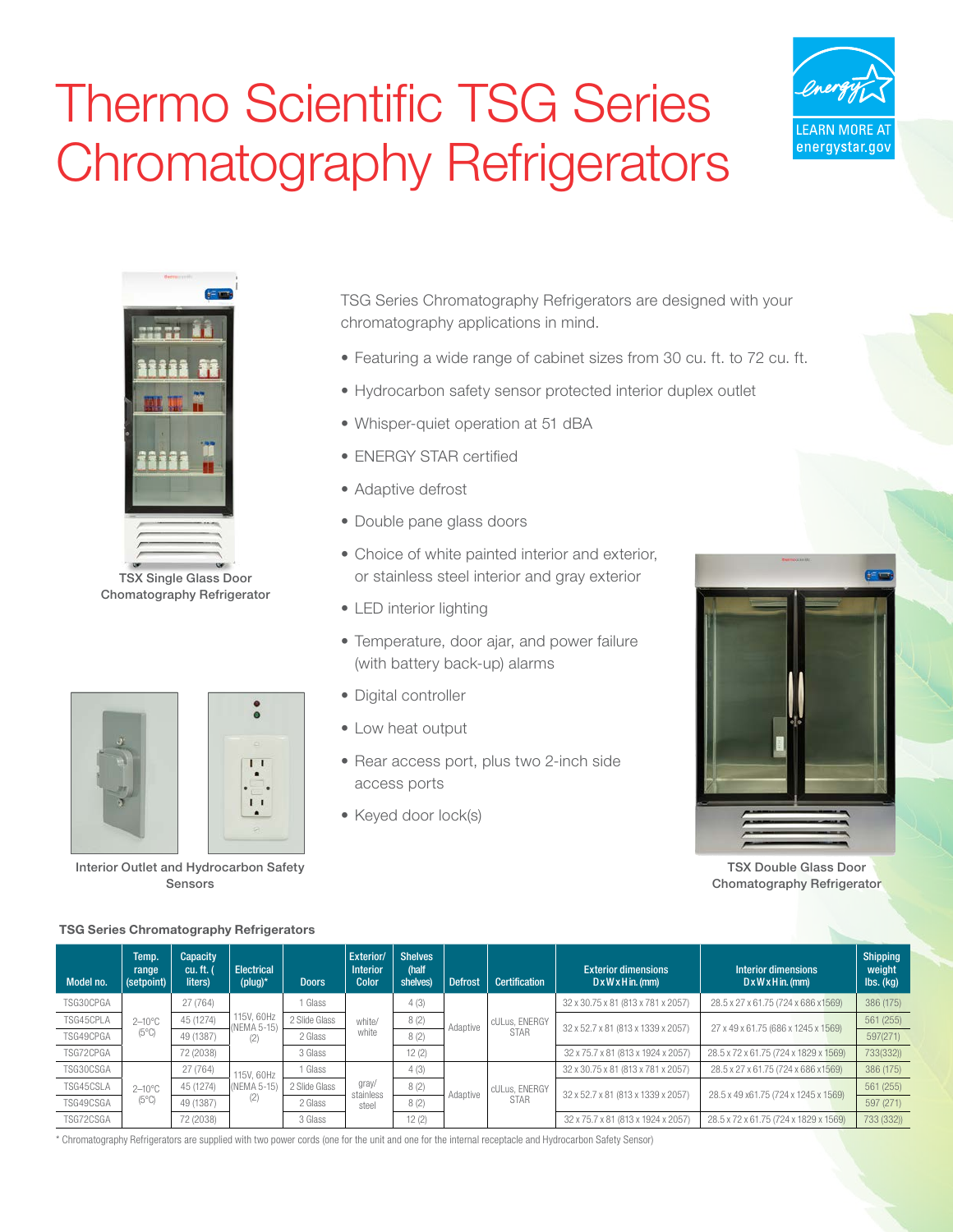# Thermo Scientific TSG Series **Freezers**





Double and Single Door options

TSG Series Freezers are designed with your laboratory in mind, combining the performance, security, and quality required for everyday laboratory applications.

- Available in 25 cu. ft. or 49 cu. ft. sizes
- Whisper-quiet operation at 51 dBA
- ENERGY STAR certified
- Adaptive defrost
- Stainless steel interior and gray exterior
- LED interior lighting
- Stainless steel interior and gray exterior
- Temperature, door ajar, and power failure (with battery back-up) alarms
- Digital controller
- Low heat output
- Rear access port
- Keyed door lock(s)

#### TSG Series General Purpose Freezers

| Model no. | Temp.<br>range<br>(setpoint) | <b>Capacity</b><br>cu. ft.<br>(liters) | Electrical<br>(plug) | <b>Doors</b> | Exterior/<br><b>Interior</b><br><b>Color</b> | <b>Shelves</b> | <b>Defrost</b> | <b>Certification</b> | <b>Exterior dimensions</b><br>$D x W x H$ in. (mm) | <b>Interior dimensions</b><br>$D x W x H$ in. (mm)  | <b>Shipping</b><br>weight<br>$\mathsf{lbs.}\left(\mathsf{kg}\right)$ |
|-----------|------------------------------|----------------------------------------|----------------------|--------------|----------------------------------------------|----------------|----------------|----------------------|----------------------------------------------------|-----------------------------------------------------|----------------------------------------------------------------------|
| TSG25FSSA | $-12 - -24$ °C               | 26.5(750)                              | 115V, 60Hz           | solid        | gray/<br>stainless<br>steel<br>2 solid       | J.             | Automatic      | cULus, ENERGY        | 33.75 x 30 x 82<br>(857.3 x 762 x 2082.8)          | 26 x27 x 61.6<br>$(660 \times 658.8 \times 1564.6)$ | 516 (234)                                                            |
| TSG49FSSA | $(-23°C)$                    | 46.2 (1308)                            | (NEMA 5-15)          |              |                                              |                |                | <b>STAR</b>          | 33.75 x 52 x 82<br>(857.3 x 1320.8 x 2082.8)       | 26 x 49 x 61.6<br>(660 x 1244.6 x 1564.6)           | 640 (290)                                                            |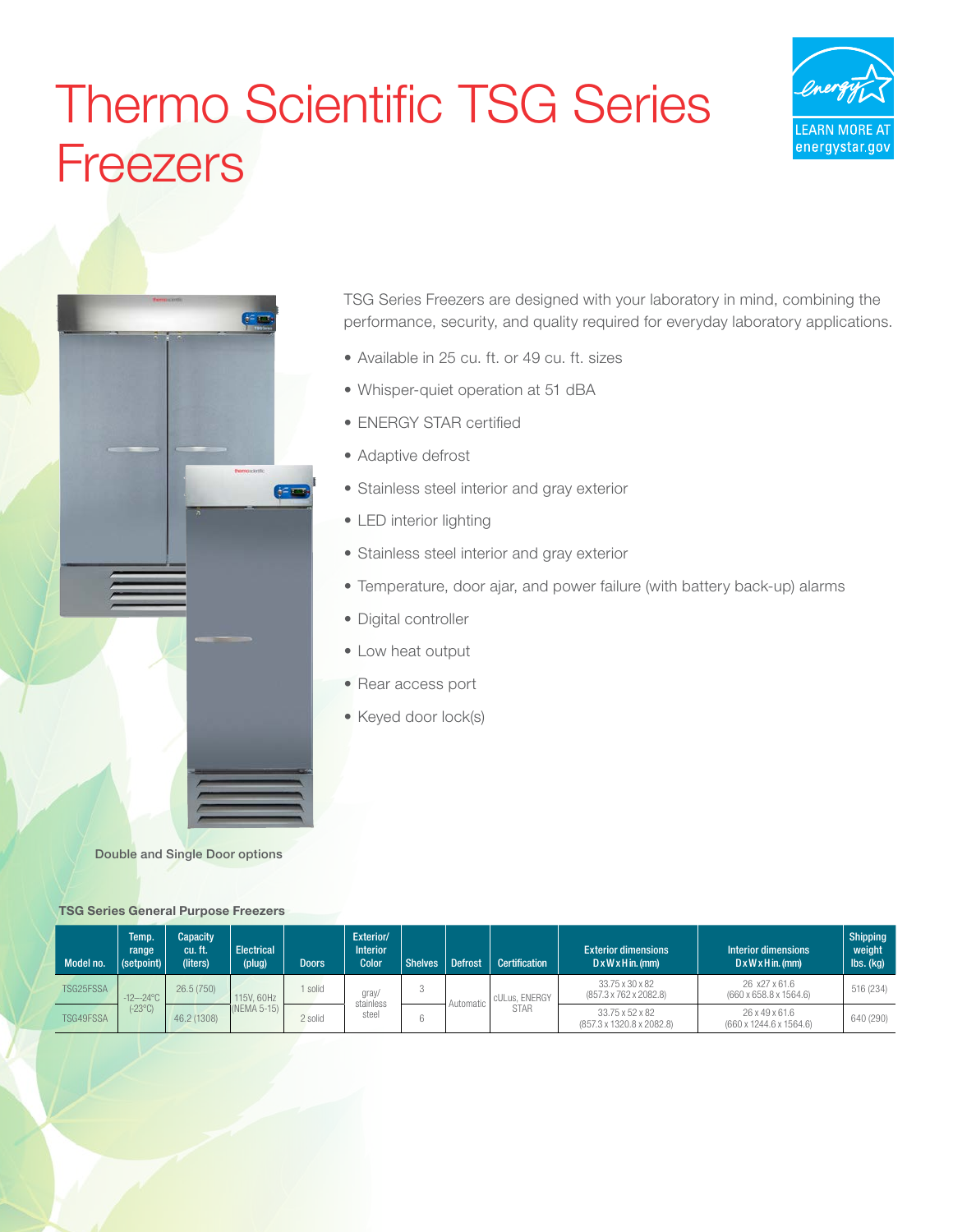# Thermo Scientific TSG Series **Accessories**

#### TSG Series Refrigerators Accessories Ordering Guide

| For use with refrigerator size                                           | 12 cu. ft.<br>(339L) | 23 cu. ft.<br>(651 L) | 27 cu. ft.<br>(764 L) | 45 cu. ft.<br>(1447 L) | 49 cu. ft.<br>(1387 L) | 72 cu. ft.<br>(2038 L) |  |
|--------------------------------------------------------------------------|----------------------|-----------------------|-----------------------|------------------------|------------------------|------------------------|--|
| <b>Customer-Installed Accessories</b>                                    | <b>Model No.</b>     | Model No.             | Model No.             | Model No.              | Model No.              | <b>Model No.</b>       |  |
| Full Shelf with Clips (1 white wire shelf and 4 mounting clips)          | 7510TA               | 7511TA                | AY2100X1              | AY2095X2               |                        | AY2102X2               |  |
| Full Shelf with Clips (1 gray wire shelf and 4 mounting clips)           |                      | 7512TA                | 7513TA                | AY2098X1               |                        | 7514TA                 |  |
| Half Shelf with Clips (1 white wire shelf and 4 mounting clips)          |                      |                       | AY2020X2              | 7520TA                 |                        | AY2102X1               |  |
| Half Shelf with Clips (1 gray wire shelf and 4 mounting clips)           |                      |                       | 7518TA                |                        | 7521TA                 | 7522TA                 |  |
| $6"$ 7-day inkless chart recorders, -40 $^{\circ}$ C to +25 $^{\circ}$ C |                      |                       |                       | Model no. (all sizes)  |                        |                        |  |
| Free-standing, customer-installed, 115V, 60Hz models                     | 6383-7A              |                       |                       |                        |                        |                        |  |
| Replacement chart paper, box of 50                                       | 6184                 |                       |                       |                        |                        |                        |  |

#### TSG Series Freezers Accessories Ordering Guide

| For use with freezer size                                                | 26.5 cu. ft.<br>(750 L) | 746.2 cu. ft.<br>(1308 L) |  |
|--------------------------------------------------------------------------|-------------------------|---------------------------|--|
| <b>Customer-Installed Accessories</b>                                    | Model No.               | Model No.                 |  |
| Full Shelf with Clips (1 white wire shelf and 4 mounting clips)          | AY2100X1                | AY2102X2                  |  |
| $6"$ 7-day inkless chart recorders, -40 $^{\circ}$ C to +25 $^{\circ}$ C |                         | Model no. (all sizes)     |  |
| Free-standing, customer-installed, 115V, 60Hz models                     |                         | 6383-7A                   |  |
| Replacement chart paper, box of 50                                       | 6184                    |                           |  |



Smart Tracker wireless monitoring device

Thermo Scientific Samco Clicktainer Vials and specimen containers



Thermo Scientific™ TSG505 under counter refrigerator

Visit **thermofisher.com** for accessories, wireless monitoring, consumables, media, reagents and more.